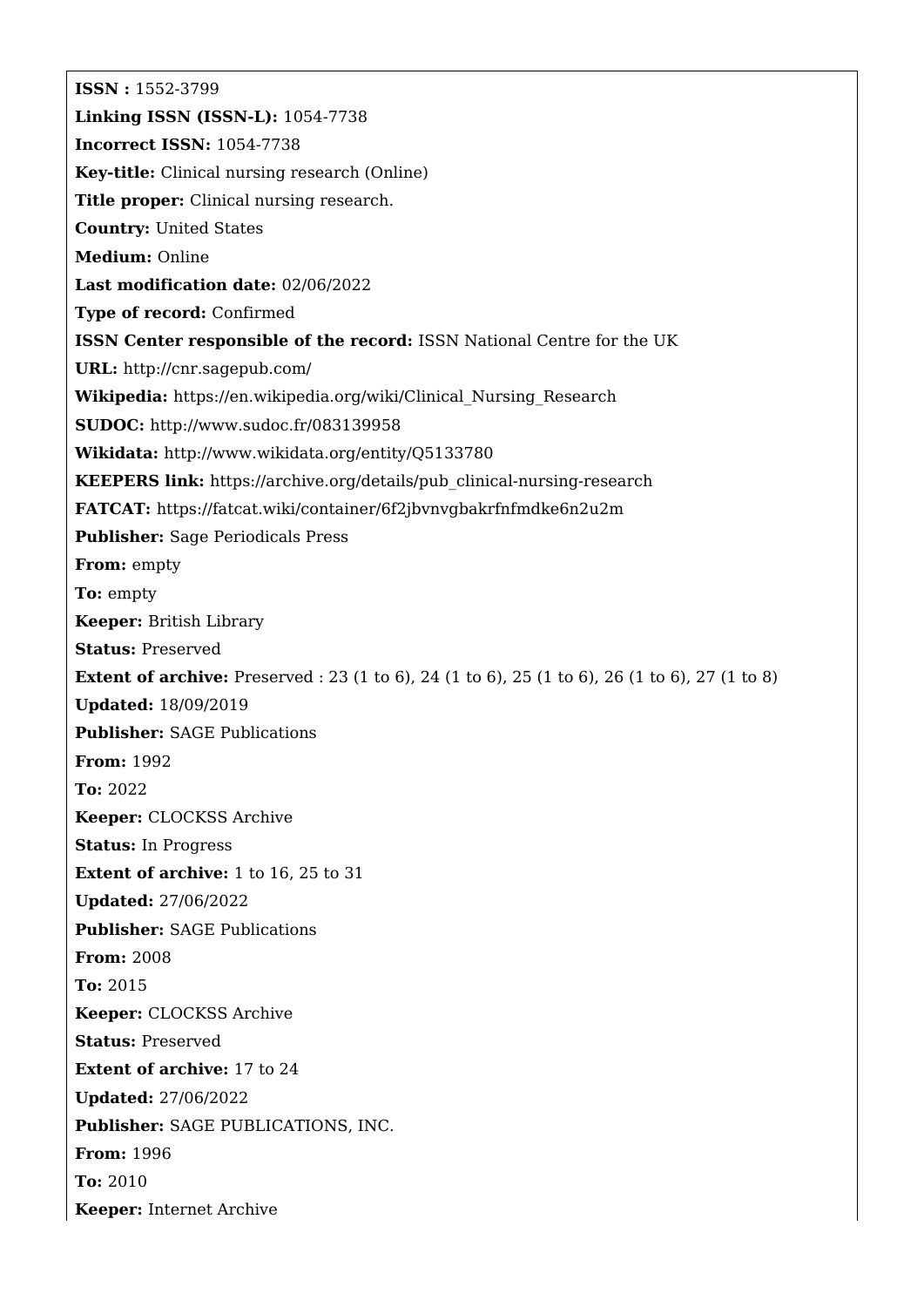**Extent of archive:** 5 to 19

**Updated:** 01/01/1970

**Status:** Preserved

**Publisher:** SAGE Publications

**From:** 1992

**To:** 2022

**Keeper:** LOCKSS Archive

**Status:** In Progress

**Extent of archive:** 1 to 13, 31

**Updated:** 27/06/2022

**Publisher:** SAGE Publications

**From:** 2005

**To:** 2021

**Keeper:** LOCKSS Archive

**Status:** Preserved

**Extent of archive:** 14 to 30

**Updated:** 27/06/2022

**Publisher:** Sage Periodicals

**From:** 1992

**To:** 2019

**Keeper:** National Library of the Netherlands

**Status:** Preserved

**Extent of archive:** Preserved : 1 (1 to 4); 2 (1 to 4); 3 (1 to 4); 4 (1 to 4); 5 (1 to 4); 6 (1 to 4); 7 (1 to 4); 8 (1 to 4); 9 (1 to 4); 10 (1 to 4); 11 (1 to 4); 12 (1 to 4); 13 (1 to 4); 14 (1 to 4); 15 (1 to 4); 16 (1 to 4); 17 (1 to 4); 18 (1 to 4); 19 (1 to 4); 20 (1 to 3); 21 (1 to 4); 22 (1 to 4); 23 (1 to 6); 24 (1 to 6); 25 (1 to 6); 26 (1 to 6); 27 (1 to 8); 28 (1 to 8)

**Updated:** 19/06/2022

**Publisher:** SAGE Publications

**From:** 1921

**To:** 2022

**Keeper:** Portico

**Status:** Preserved

**Extent of archive:** Preserved : 1 (1 to 4); 2 (1 to 4); 3 (1 to 4); 4 (1 to 4); 5 (1 to 4); 6 (1 to 4); 7 (1 to 4); 8 (1 to 4); 9 (1 to 4); 10 (1 to 4); 11 (1 to 4); 12 (1 to 4); 13 (1 to 4); 14 (1 to 4); 15 (1 to 4); 16 (1 to 4); 17 (1 to 4); 18 (1 to 4); 19 (1 to 4); 20 (1 to 4); 21 (1 to 4); 22 (1 to 4); 23 (1 to 6); 24 (1 to 6); 25 (1 to 6); 26 (1 to 6); 27 (1 to 8); 28 (1 to 8); 29 (1 to 8); 30 (1, 3 to 5, 8); 31 (3 to 5)

**Updated:** 04/06/2022

**Publisher:** Sage

**From:** 1992

**To:** 2022

**Keeper:** Scholars Portal

**Status:** Preserved